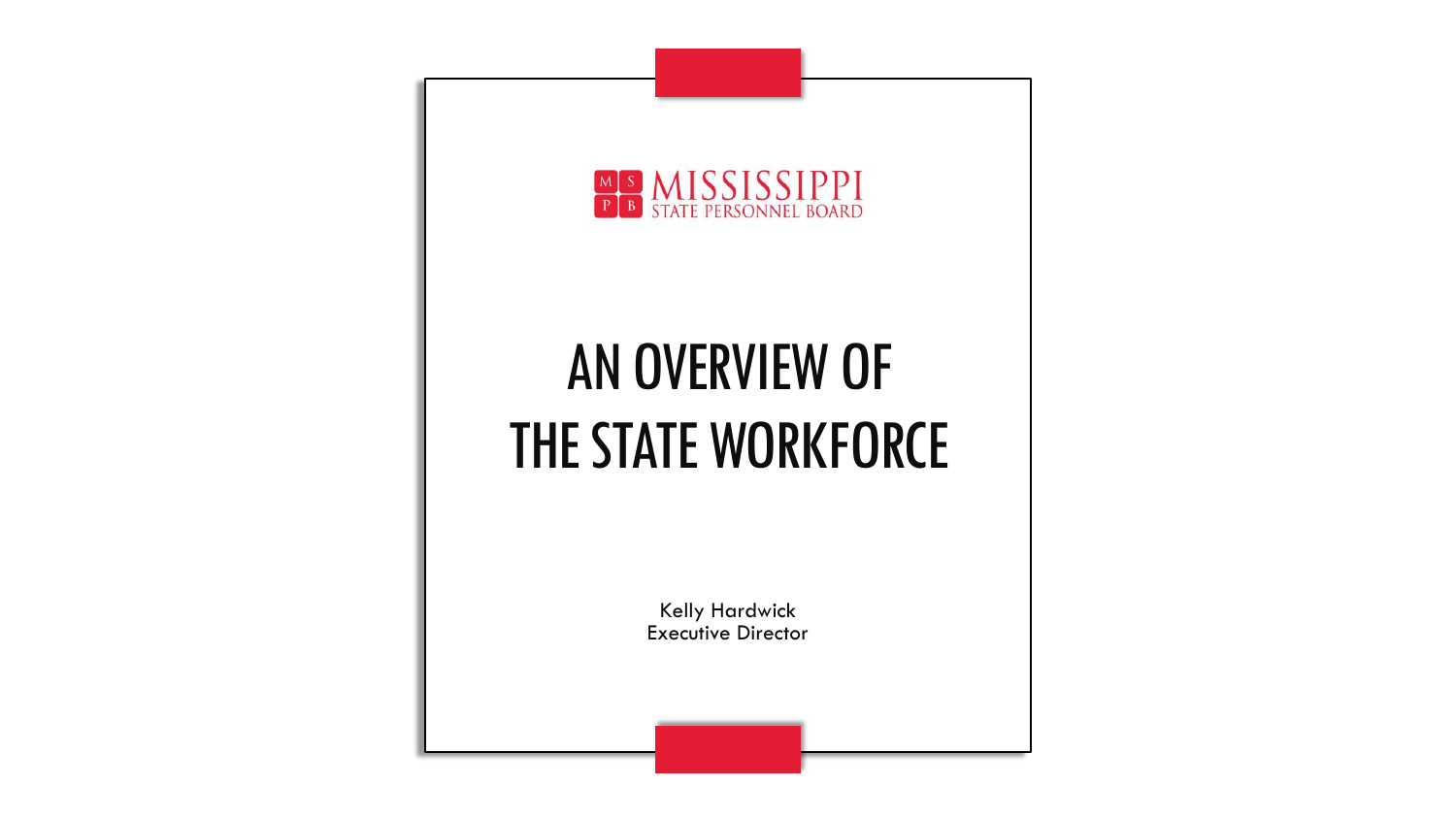### WHO WE ARE

As a centralized resource, MSPB is committed to **ensuring a quality workforce.**

• Our goal is to help agencies achieve their missions through their employees.

GER THE **STREET ET AL.** 

- MSPB ensures that state agencies, boards, and commissions remain in compliance with laws and policy.
- We oversee the pre-hire to retire process.
- We serve as a resource for personnel needs.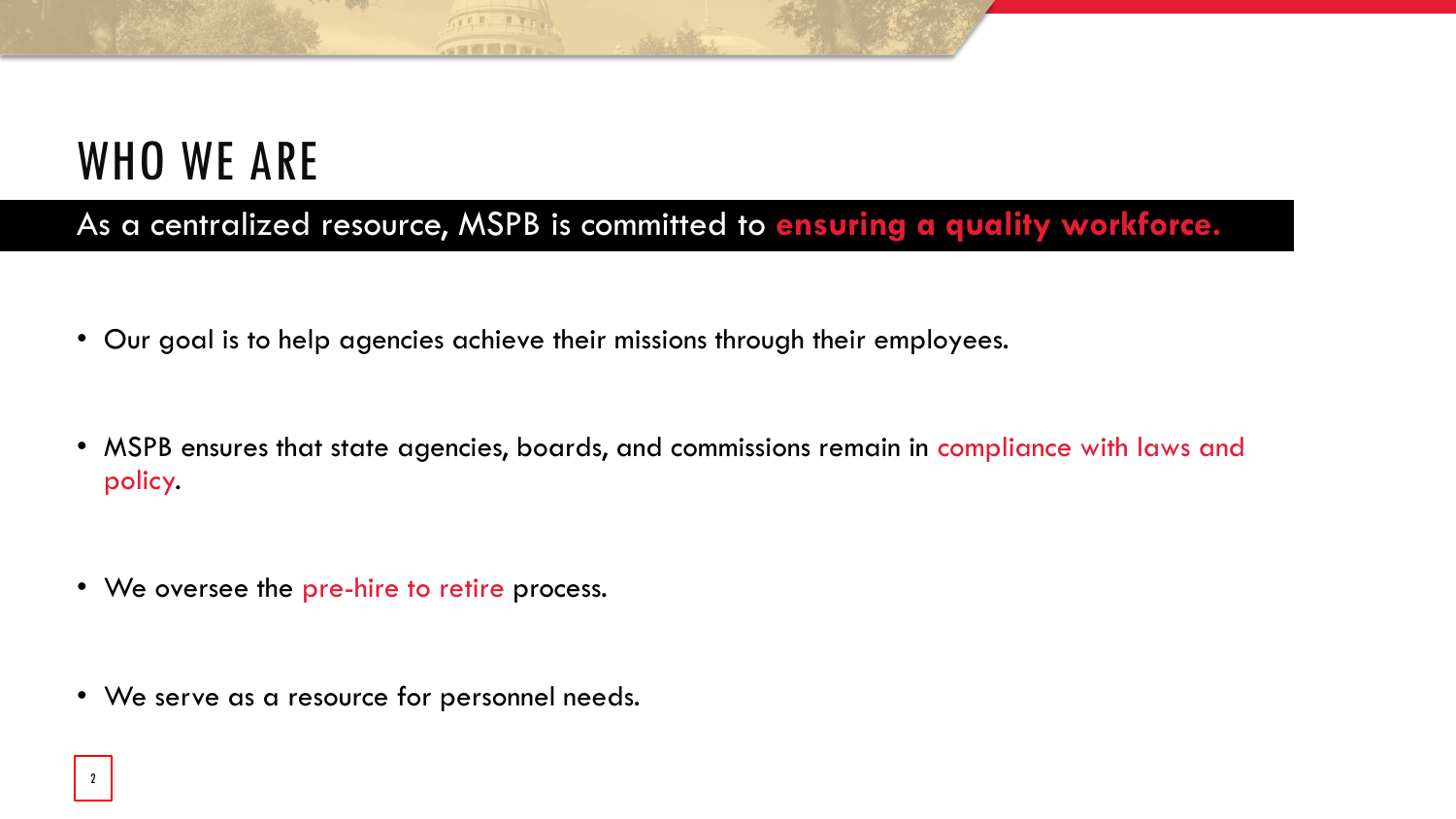

#### 3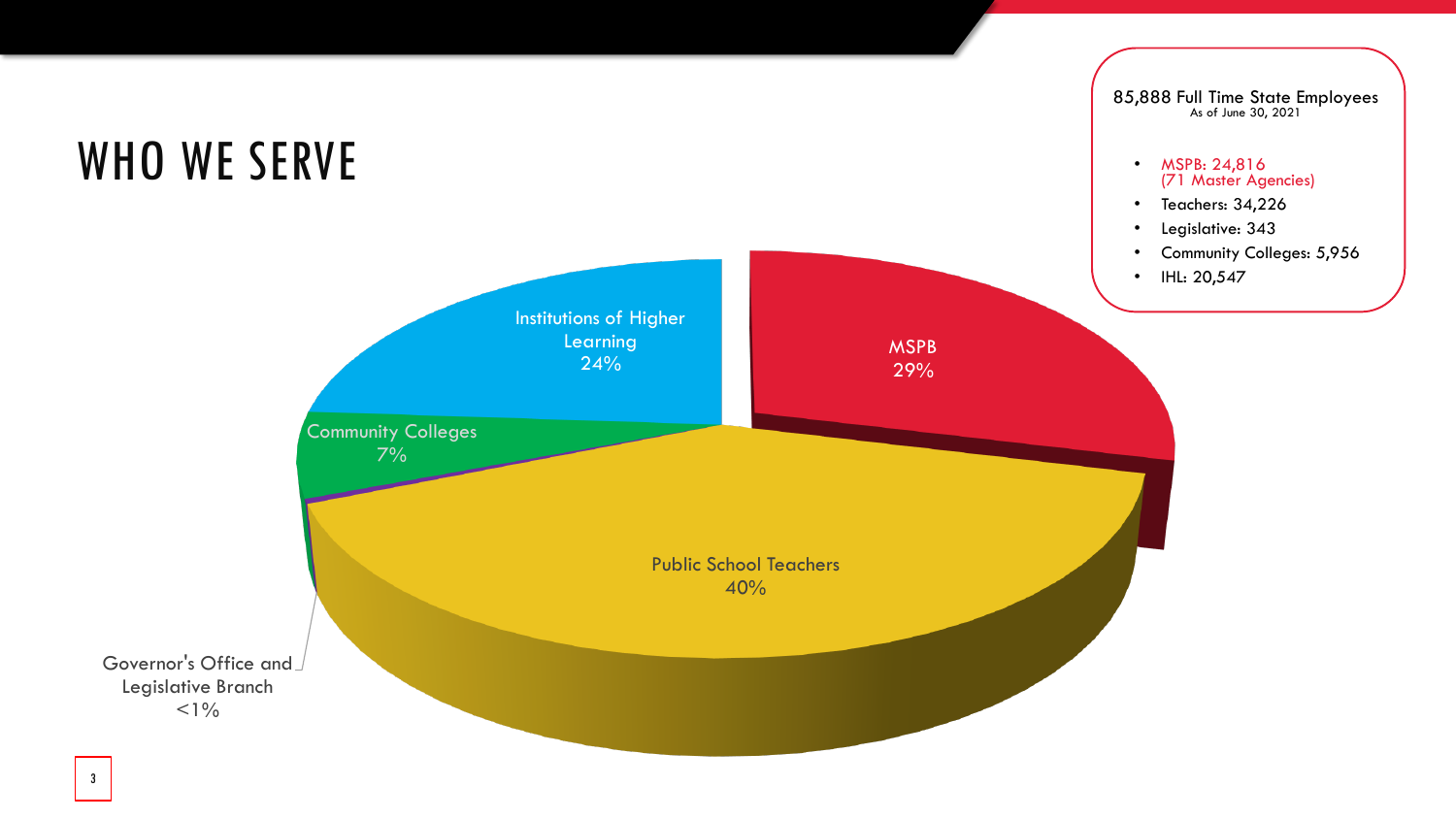



## UNIQUE ROLE IN

### STATE GOVERNMENT.

We exist to serve other state agencies and their employees.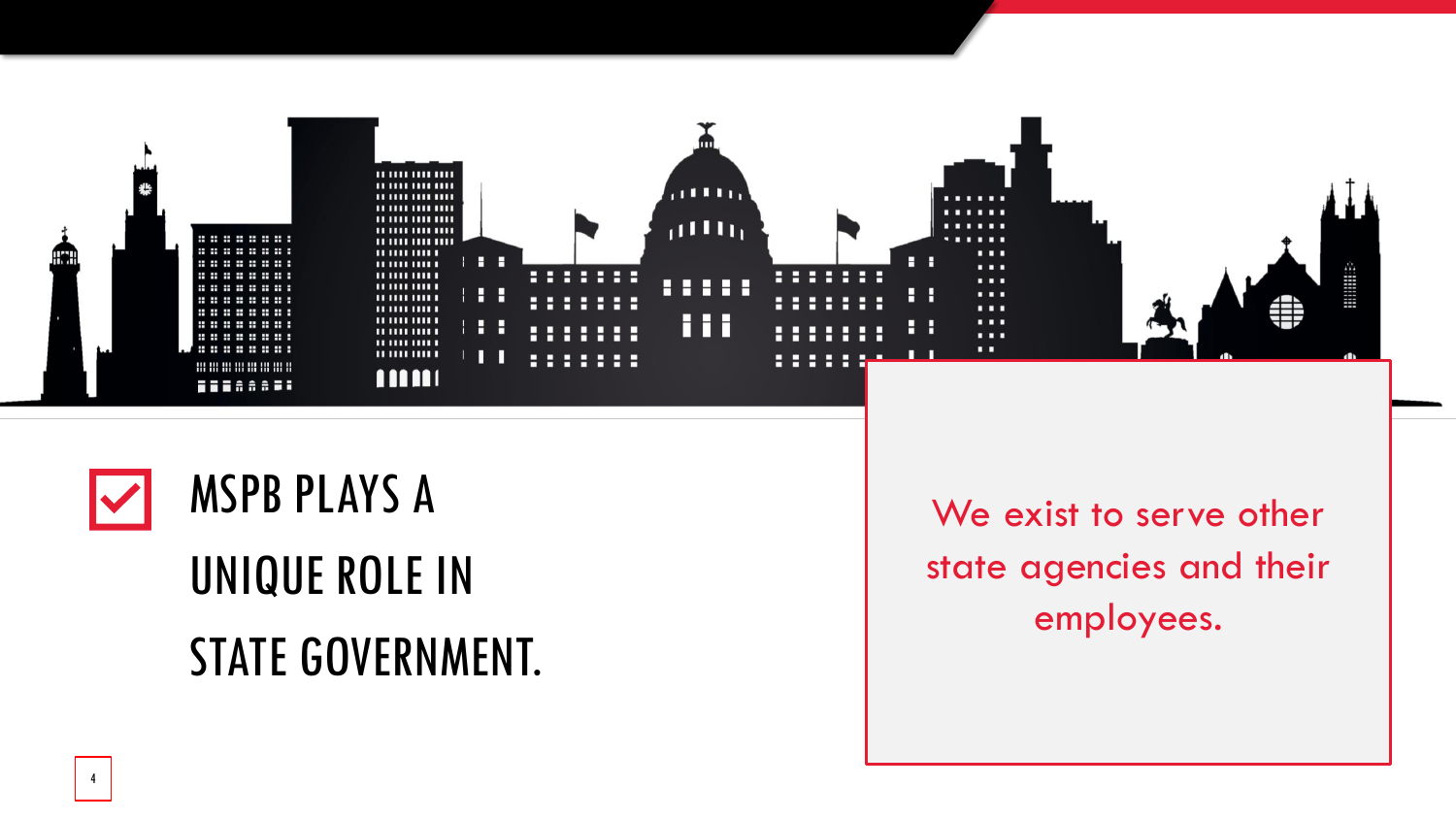## HOW WE SERVE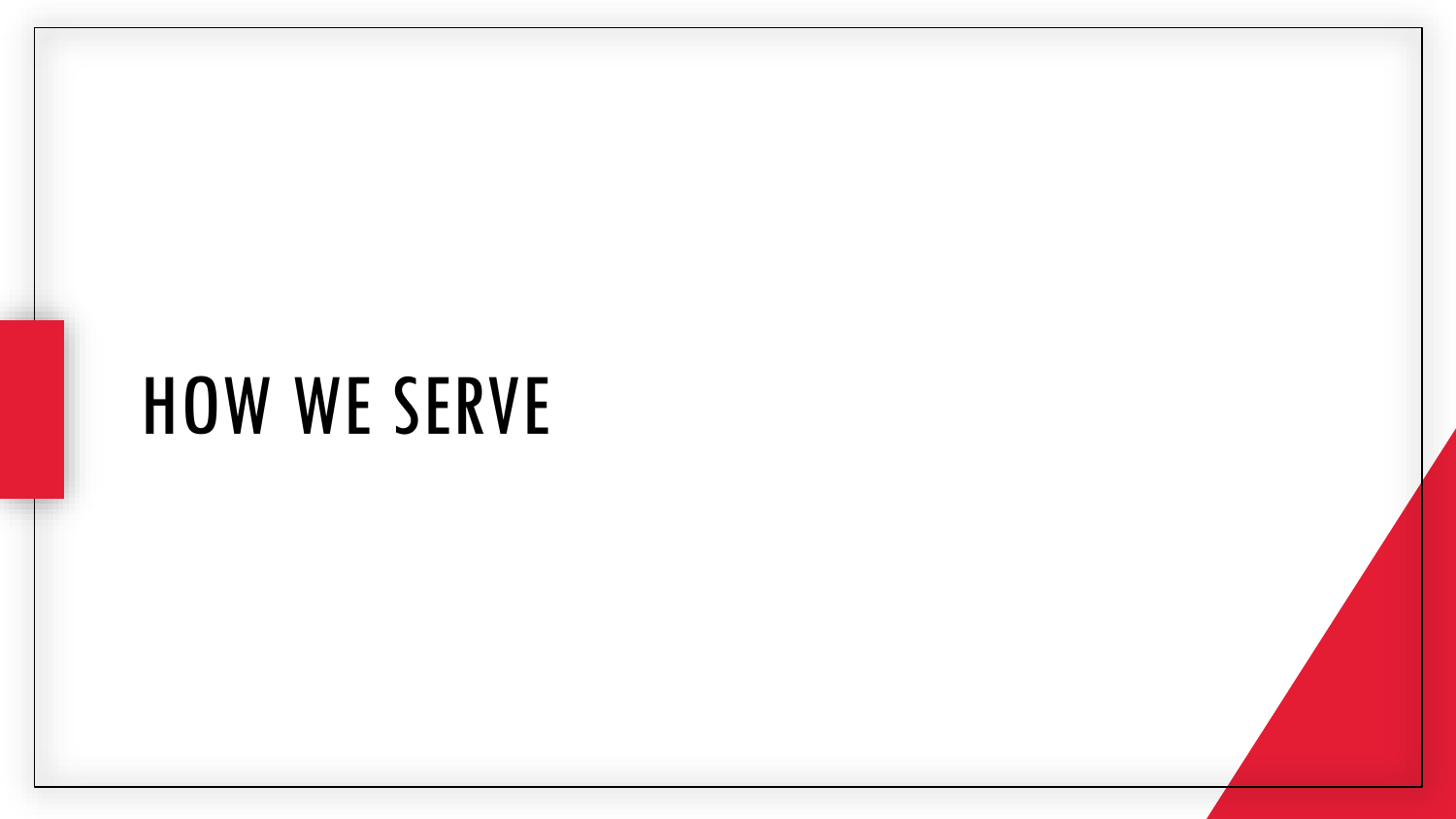### OUR DIVISIONS

**Classification, Compensation, and Recruitment**



CCR ensures that agencies are following applicable laws and policy and that agencies' HR actions are fair and equitable.

#### **Training & Development**



OTD offers training courses to ensure state employees have the tools they need to meet their agencies' missions. We offer specific programs designed for managers, administrative professionals, and HR staff. Trainings transitioned to virtual last year.



EAB provides a quasi-judicial outlet beyond the agency level for aggrieved employees to pursue when internal agency grievance procedures are exhausted. Three hearing officers individually hear appeals assigned to them.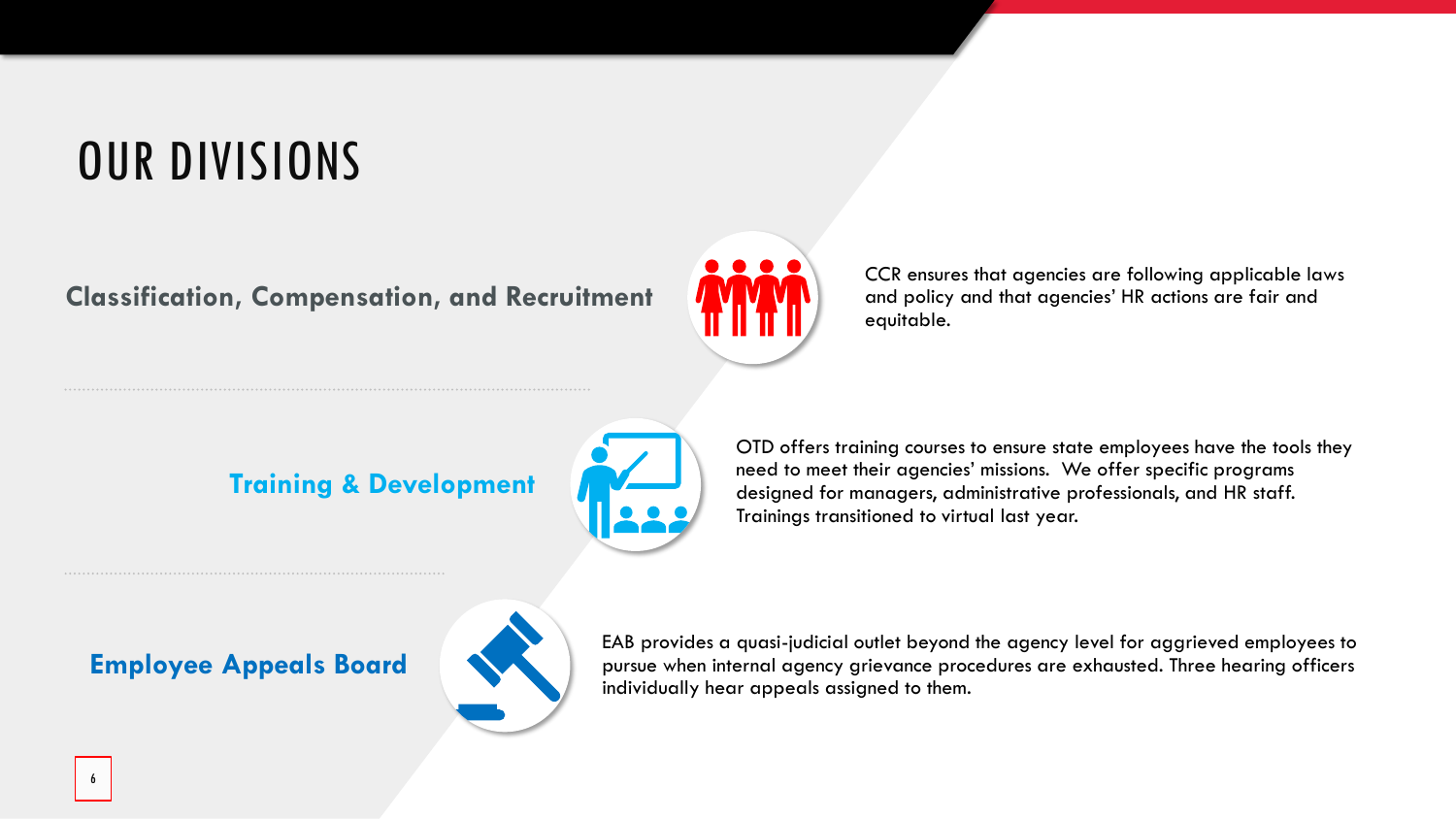### RESOURCES FOR AGENCIES



### **Policy Templates**

- Telework Templates
- Disciplinary Action Charts and **Templates**
- Workplace Harassment Policy **Template**

### **eLearning Webcasts**

- Workplace Discriminatory Harassment Awareness and Prevention
- Active Shooter Situations: What Should You Do?
- Ethics in State Government



#### **HR Guidance**

- Talent Development Guide
- Pandemic Guidance
- Performance Review System Training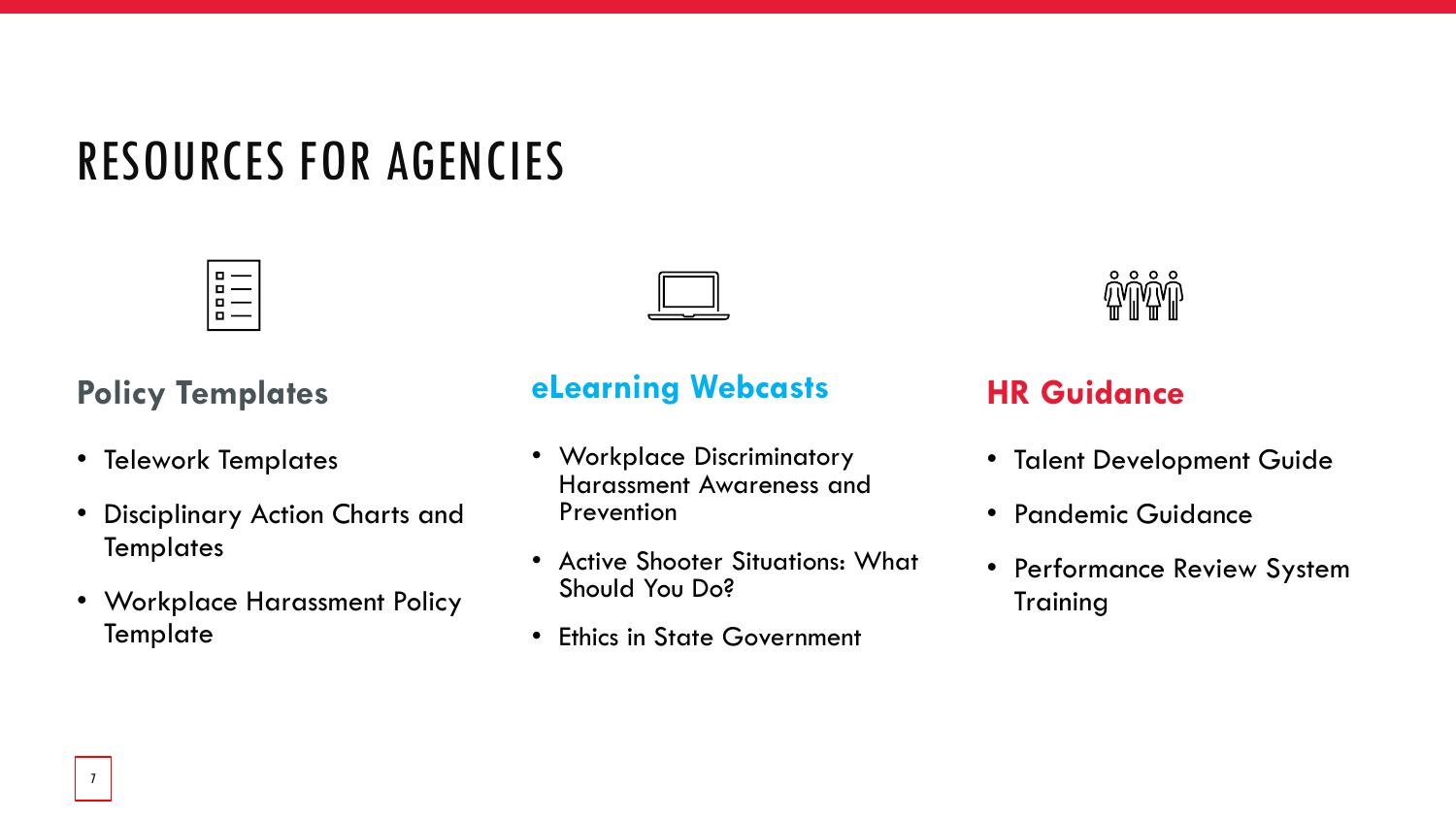### SHARING HUMAN RESOURCES PROGRAM

For agencies with fewer than 30 PINs, MSPB offers the **Sharing Human Resources Program**.



- As part of the SHRP program, MSPB will process HR actions for state agencies.
- We are currently serving **21 of 27** eligible agencies.
- This **voluntary** program is available to eligible agencies at **no additional cost**.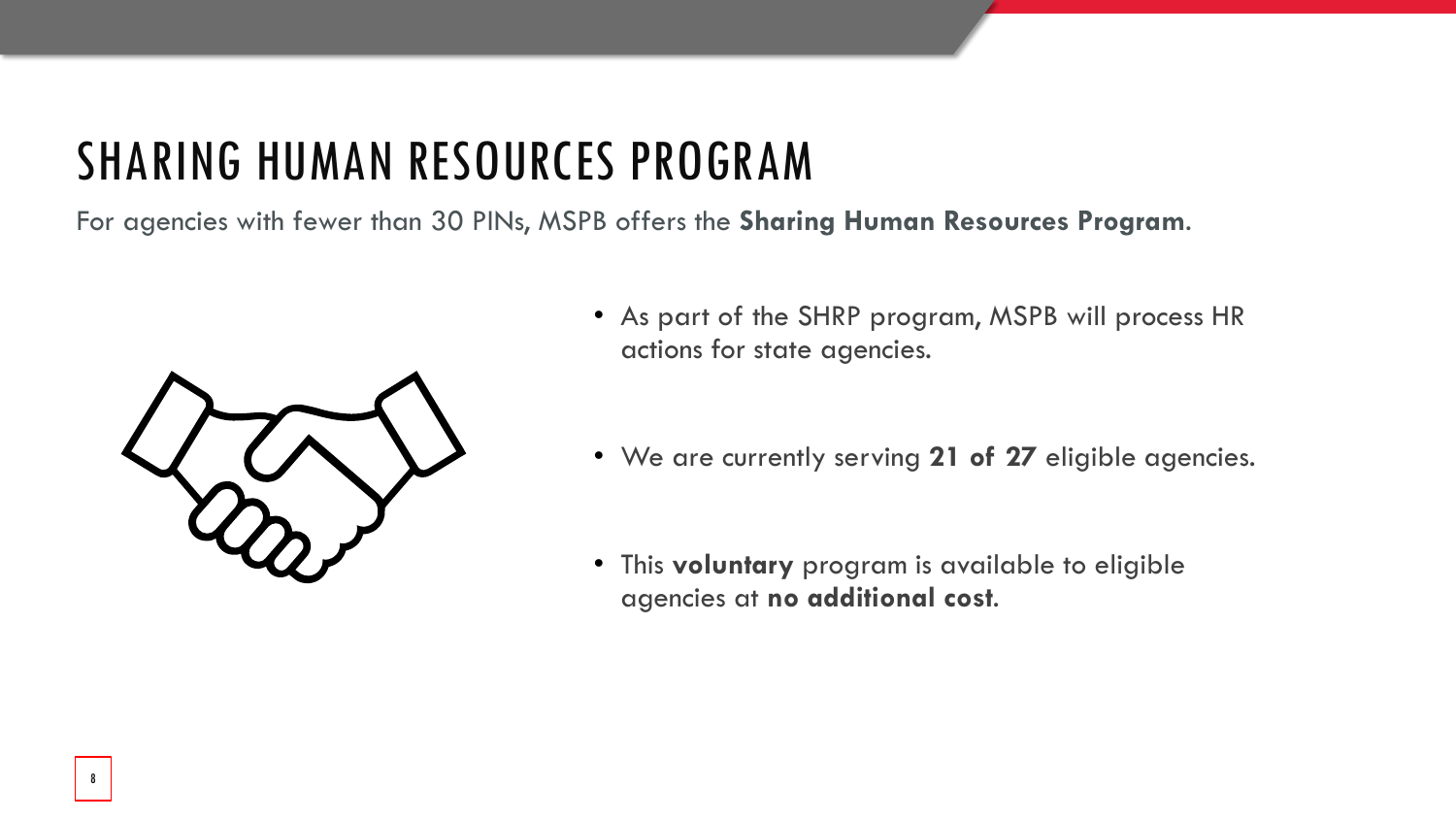## OUR STATE EMPLOYEES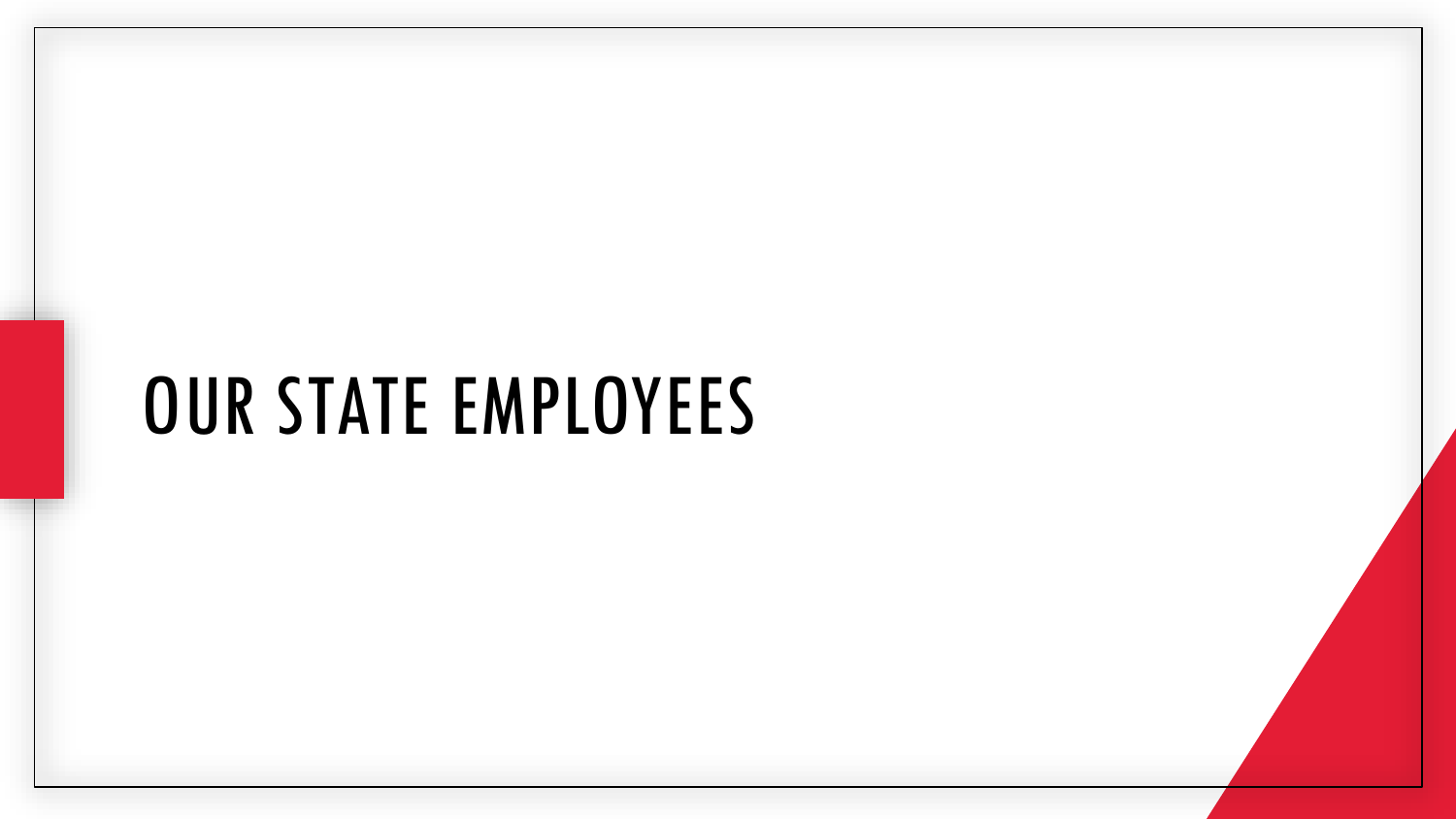### OUR STATE EMPLOYEES

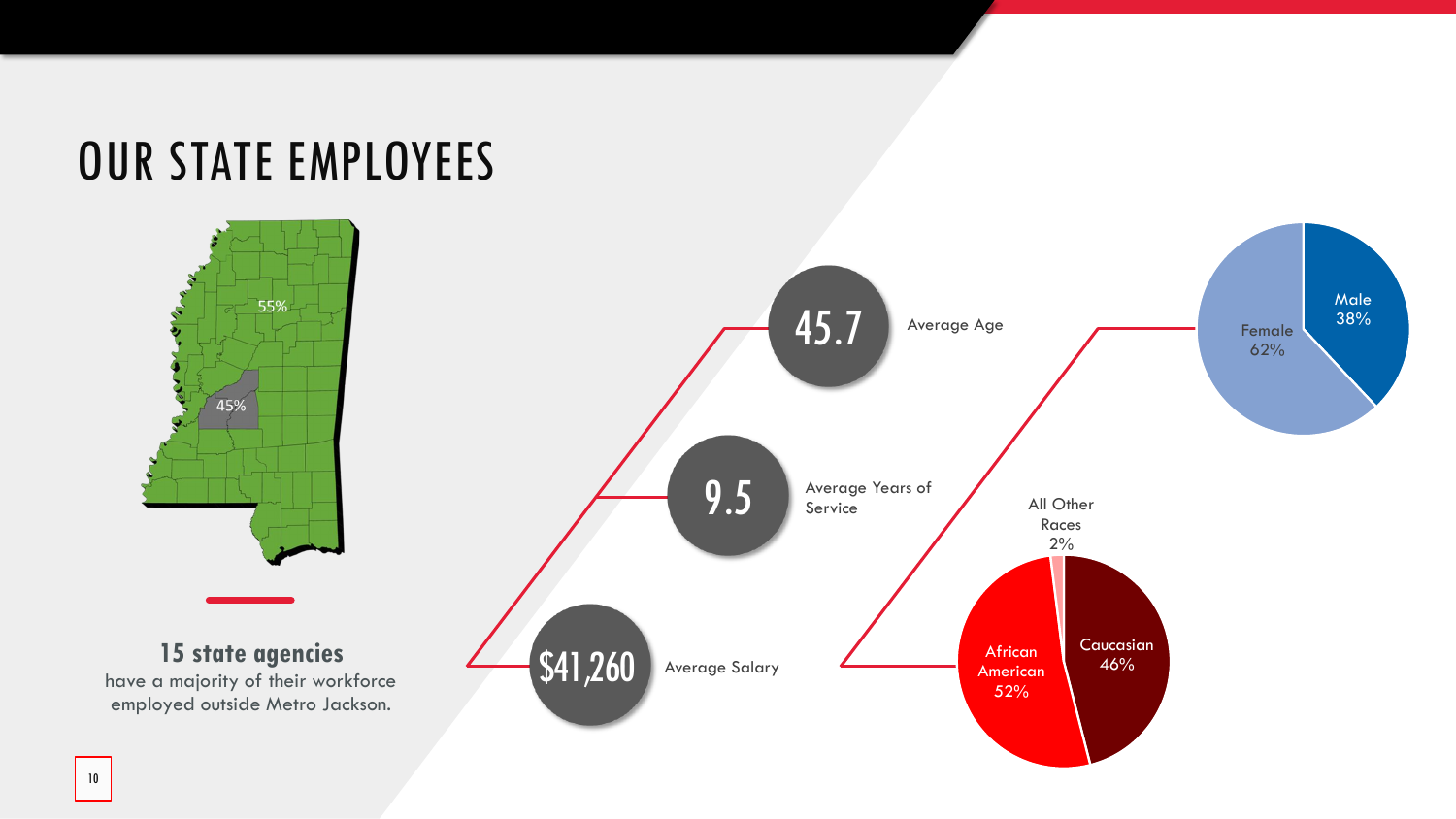### EMPLOYEES BY AGE

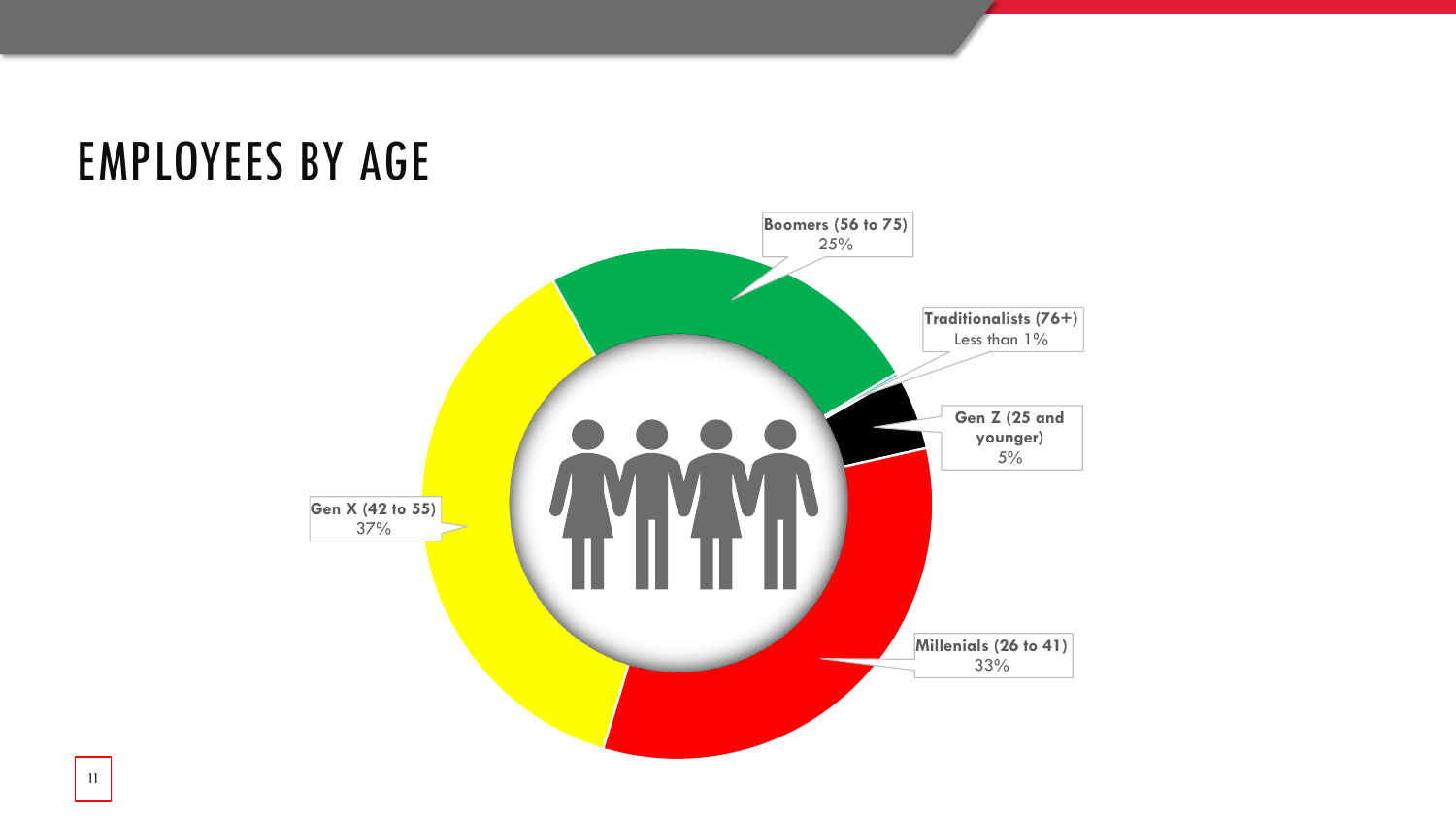### AVERAGE SALARY

The average salary for full-time state employees is **\$41,260.**



**-**Employees -Salary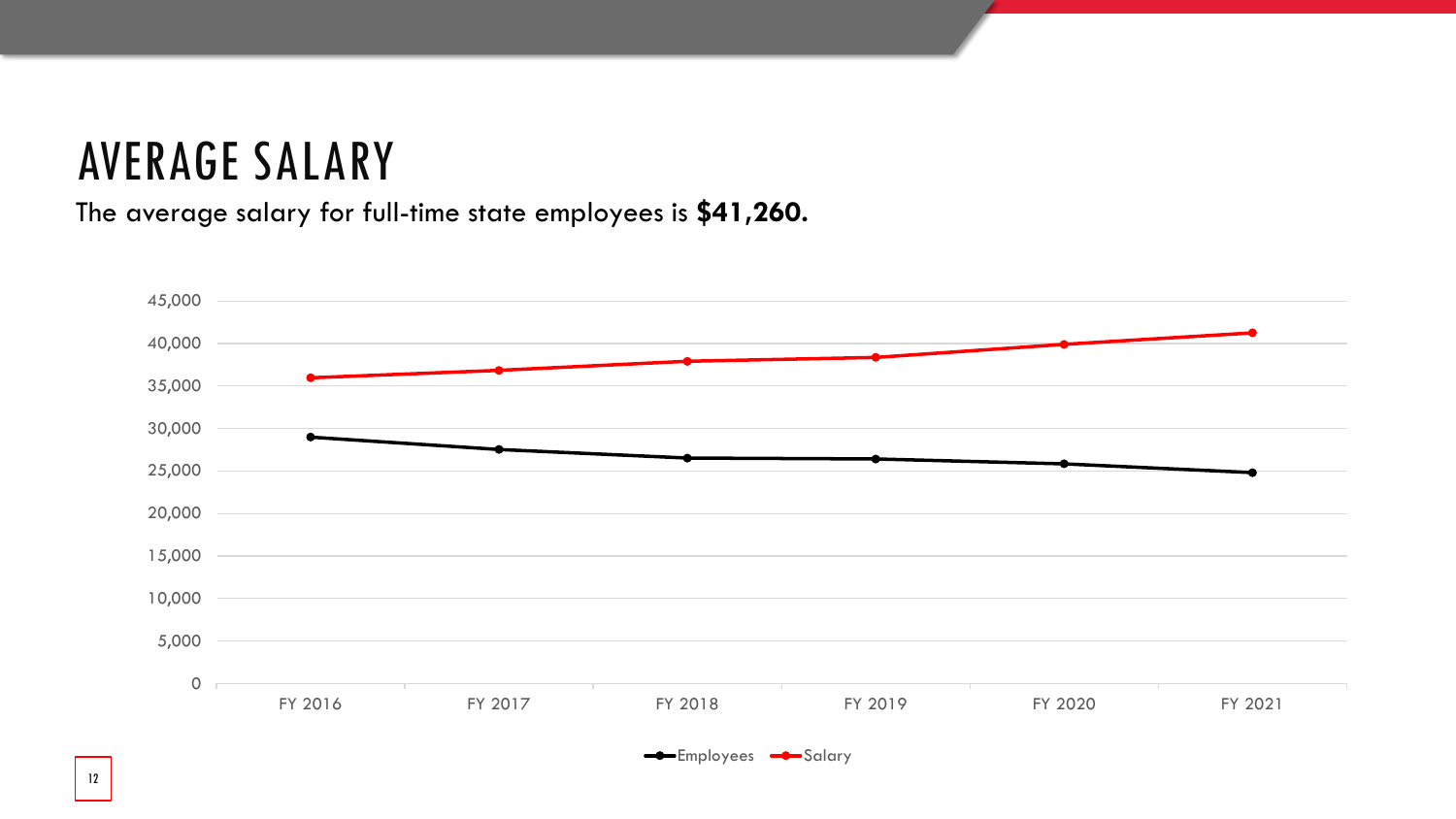### 5 -YEAR COMPARISON

Over the past 5 years, state government has seen more than a 14% decrease in the number of employees.

Since FY 2016, Mississippi state government has seen a decrease of 4,178 employees.

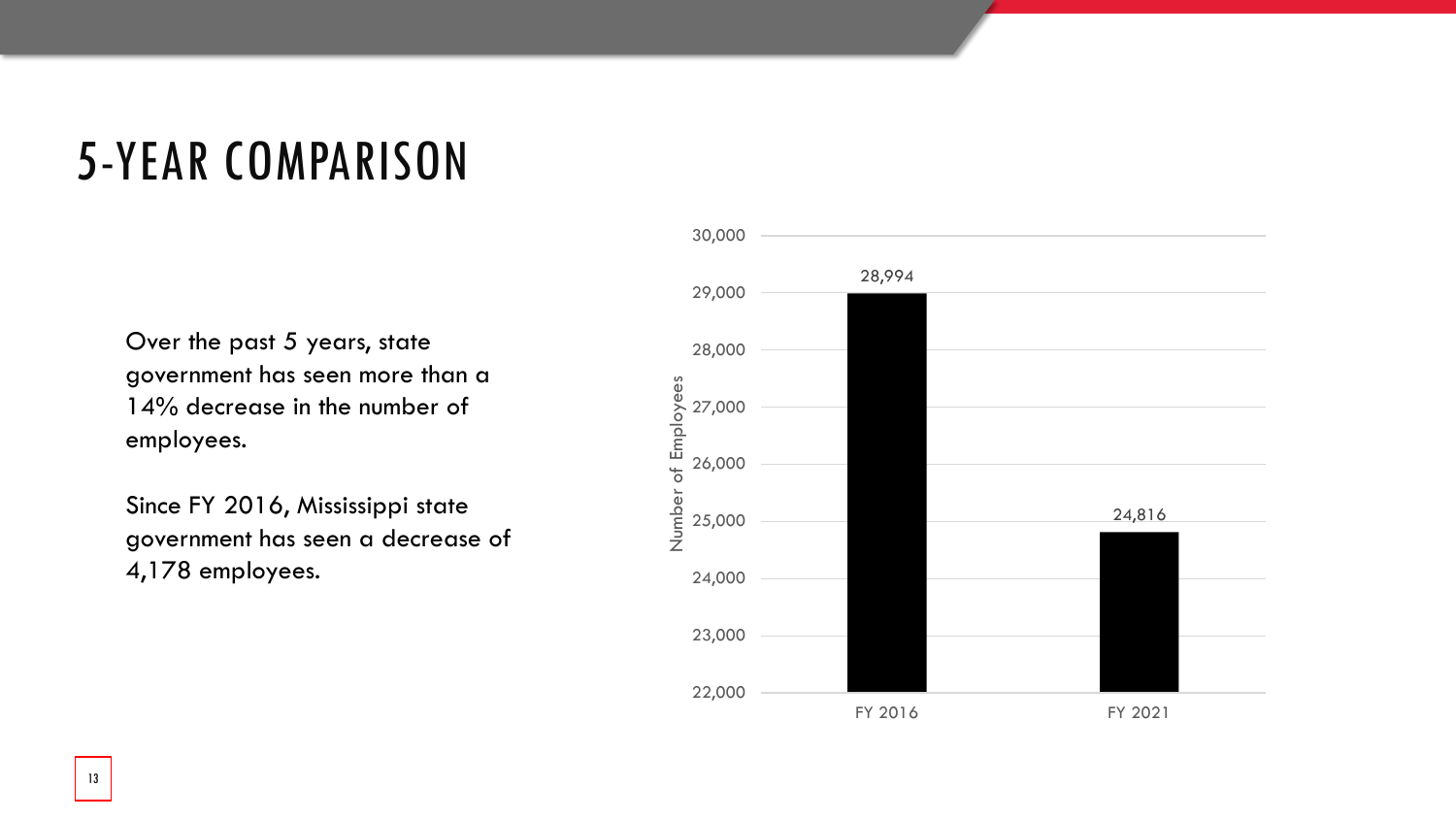### HOW WE COMPARE

The average annual salary for state employees in Mississippi's four adjoining states is \$52,351.

The average American earns approximately \$56,310 annually. Louisiana

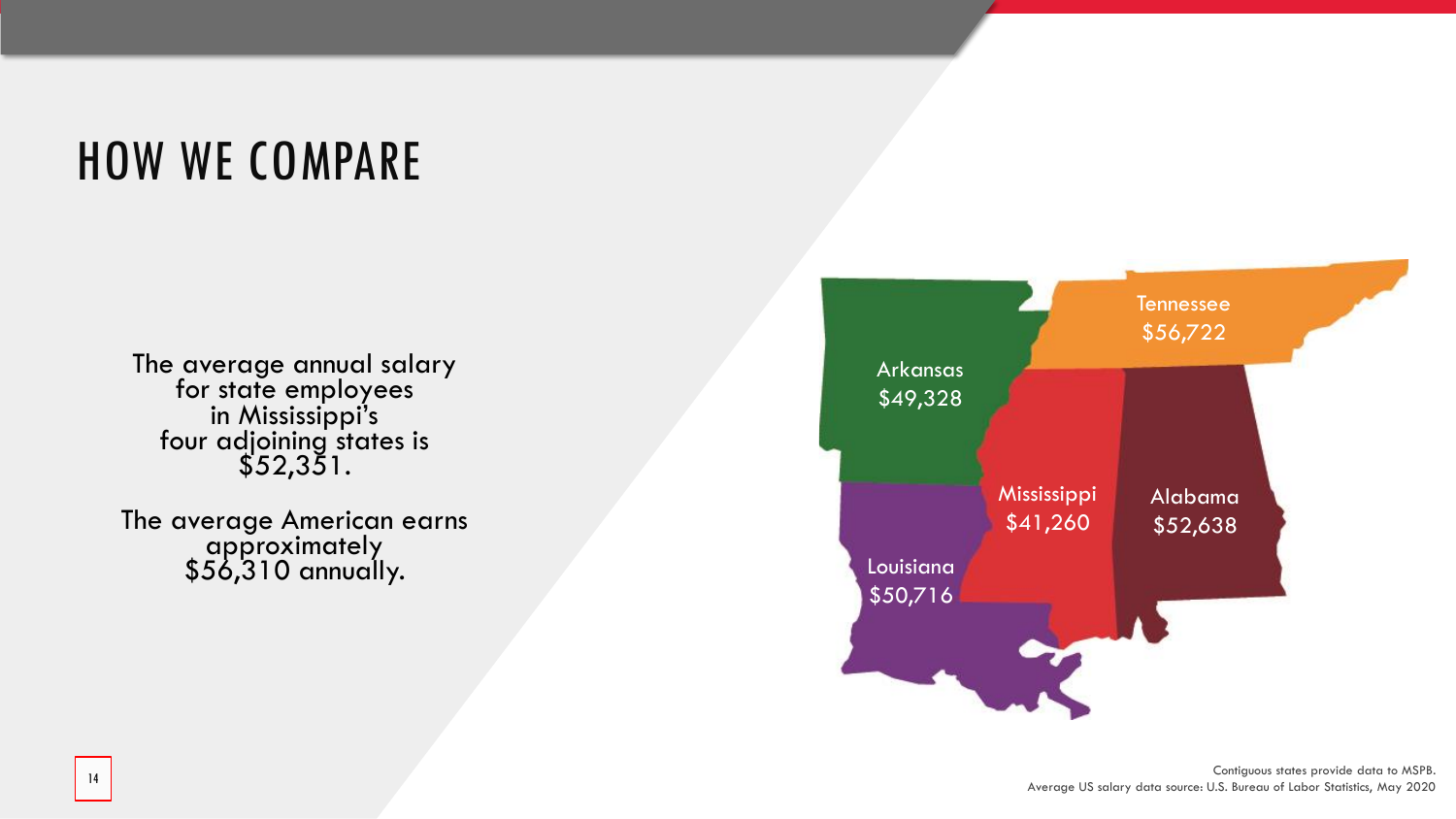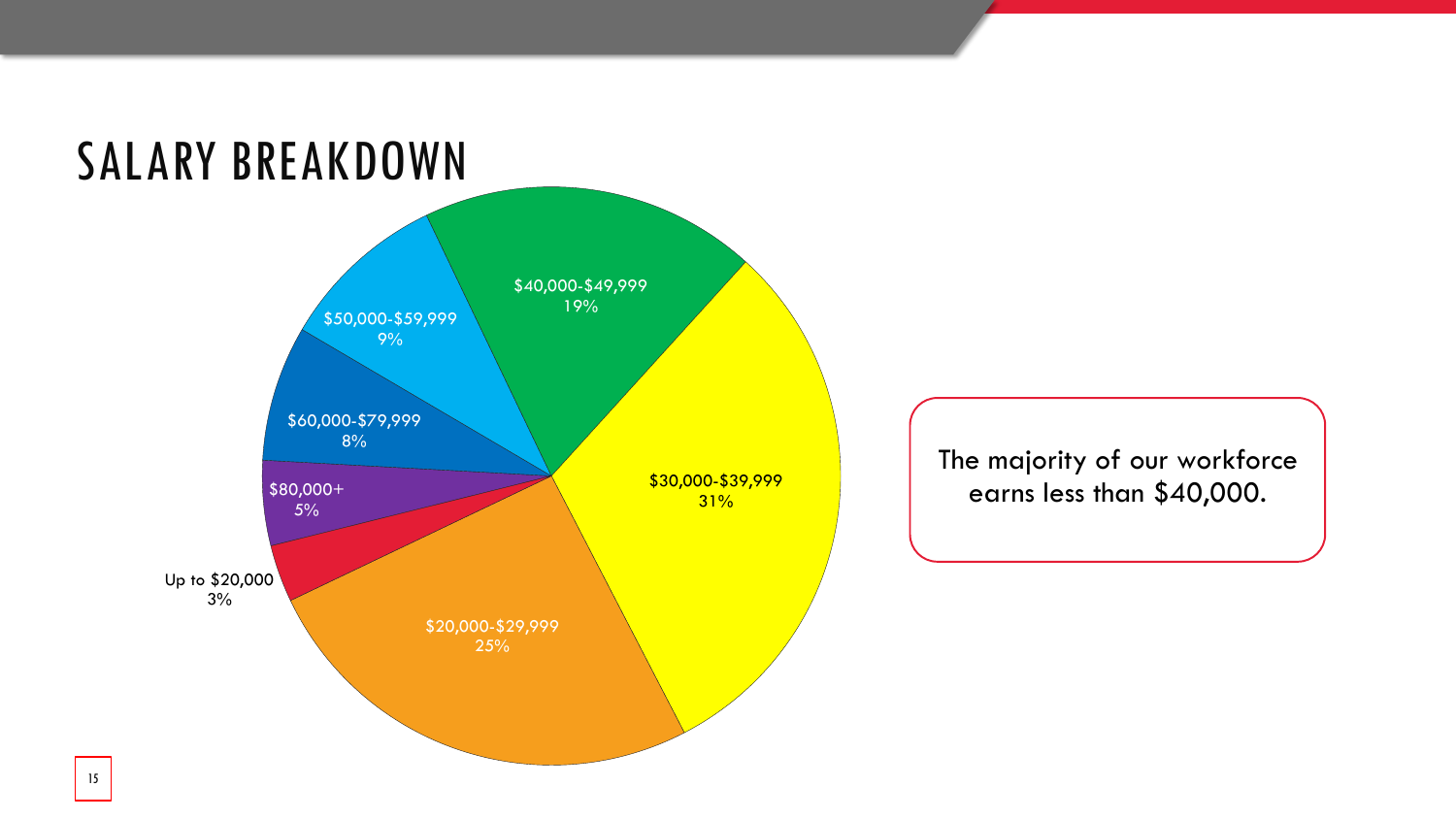### TURNOVER



Voluntary Separations

National data source: U.S. Bureau of Labor Statistics State and Local Gov't. Nationwide Average is calculated based on calendar year. Mississippi data is calculated based on fiscal year.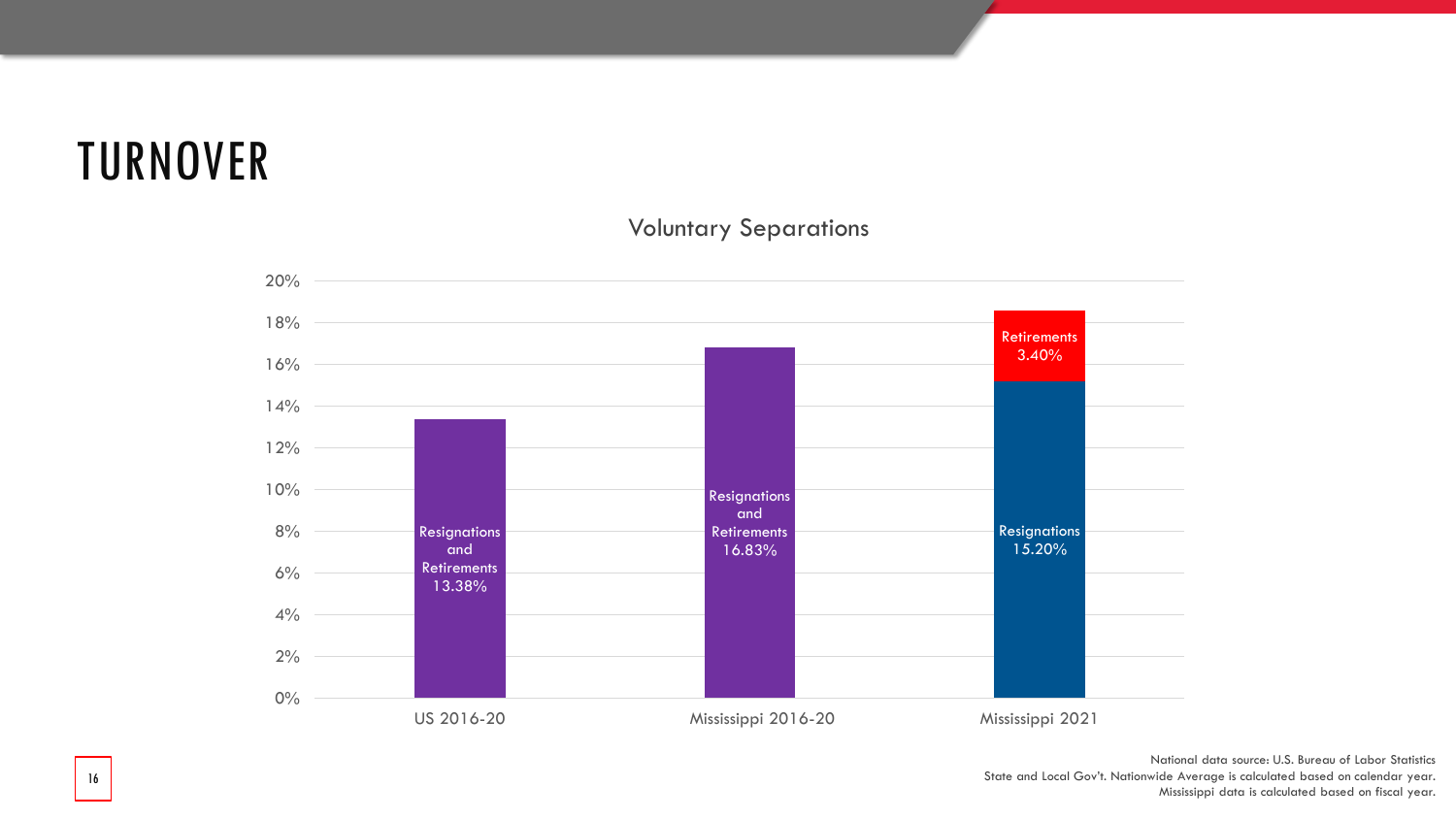### POSITIONS WITH THE MOST RESIGNATIONS

Positions with the most resignations have remained consistent over time.

- 1. MH Direct Care Worker Advanced
- 2. MH Direct Care Worker
- 3. Correctional Officer Trainee
- 4. DCPS Child/Family Protection Specialist I
- 5. MH Active Treatment Tech Trainee
- 6. DOT Maintenance Technician I
- 7. Medicaid Specialist
- 8. DOT Maintenance Technician II
- 9. Nurse III
- 10. DHS Eligibility Worker I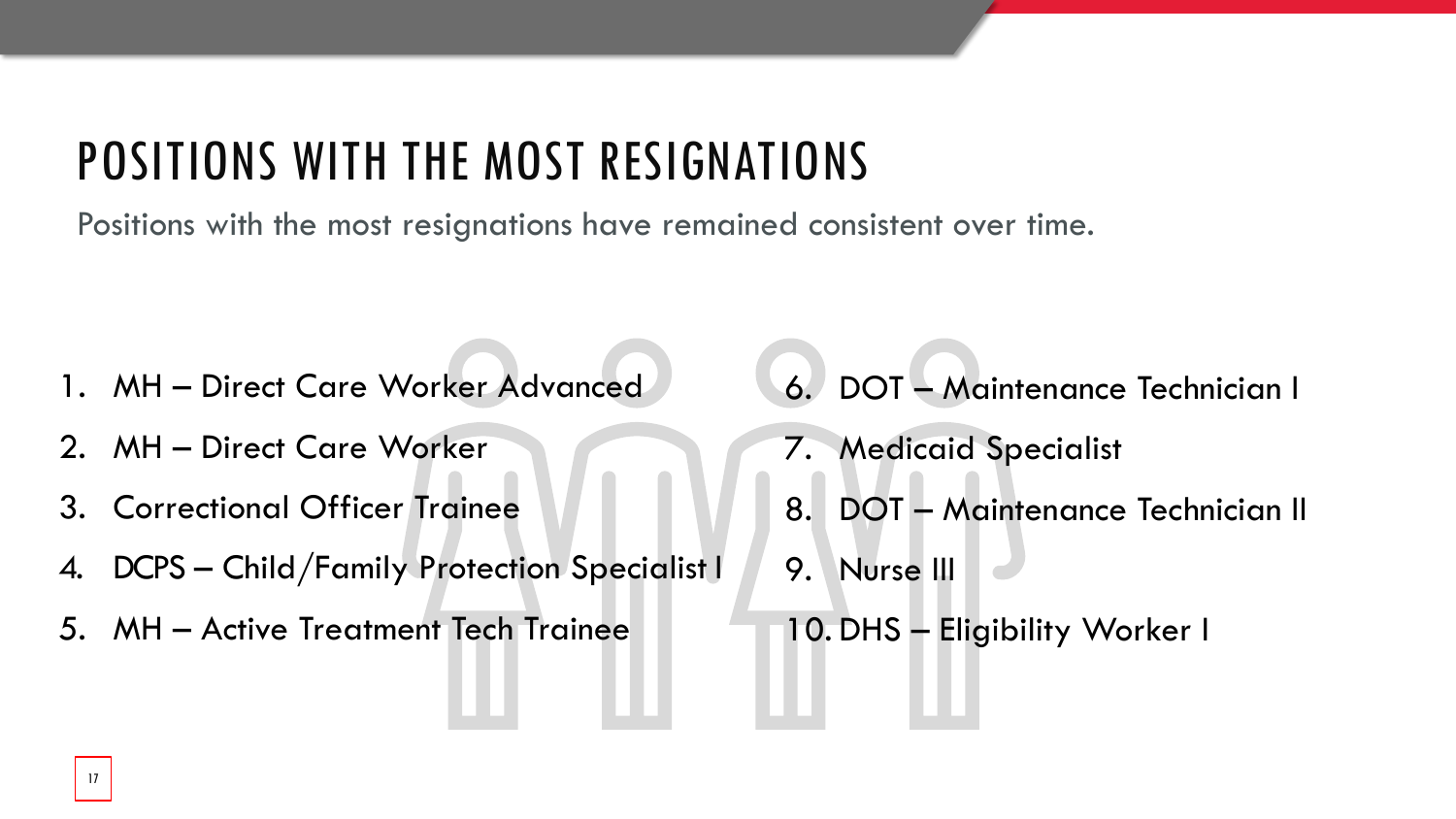### SUCCESSION PLANNING

With nearly one-third of our workforce eligible to retire within 5 years, MSPB is committed to helping agencies prepare for the future.



18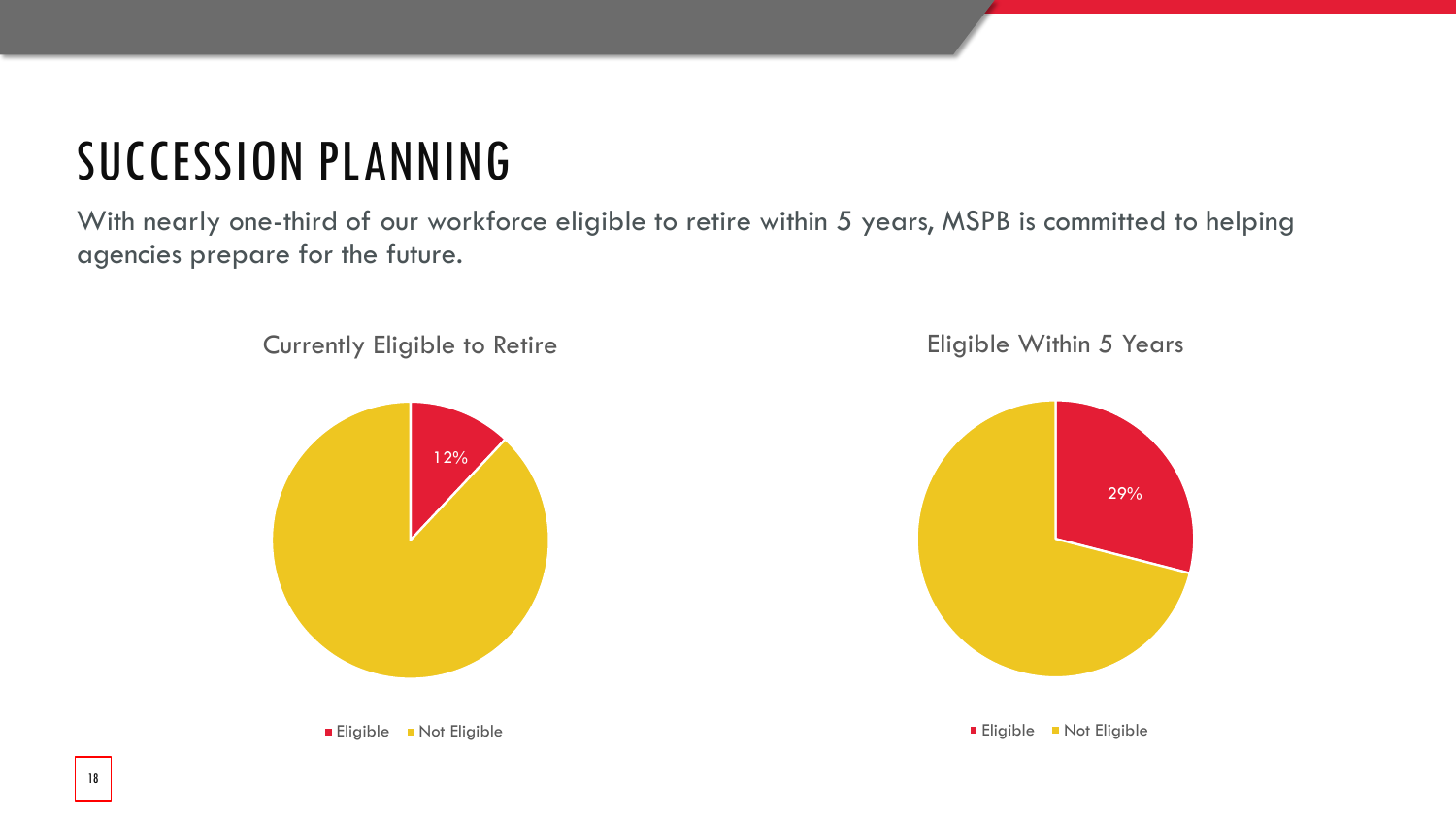## PROJECT SEC2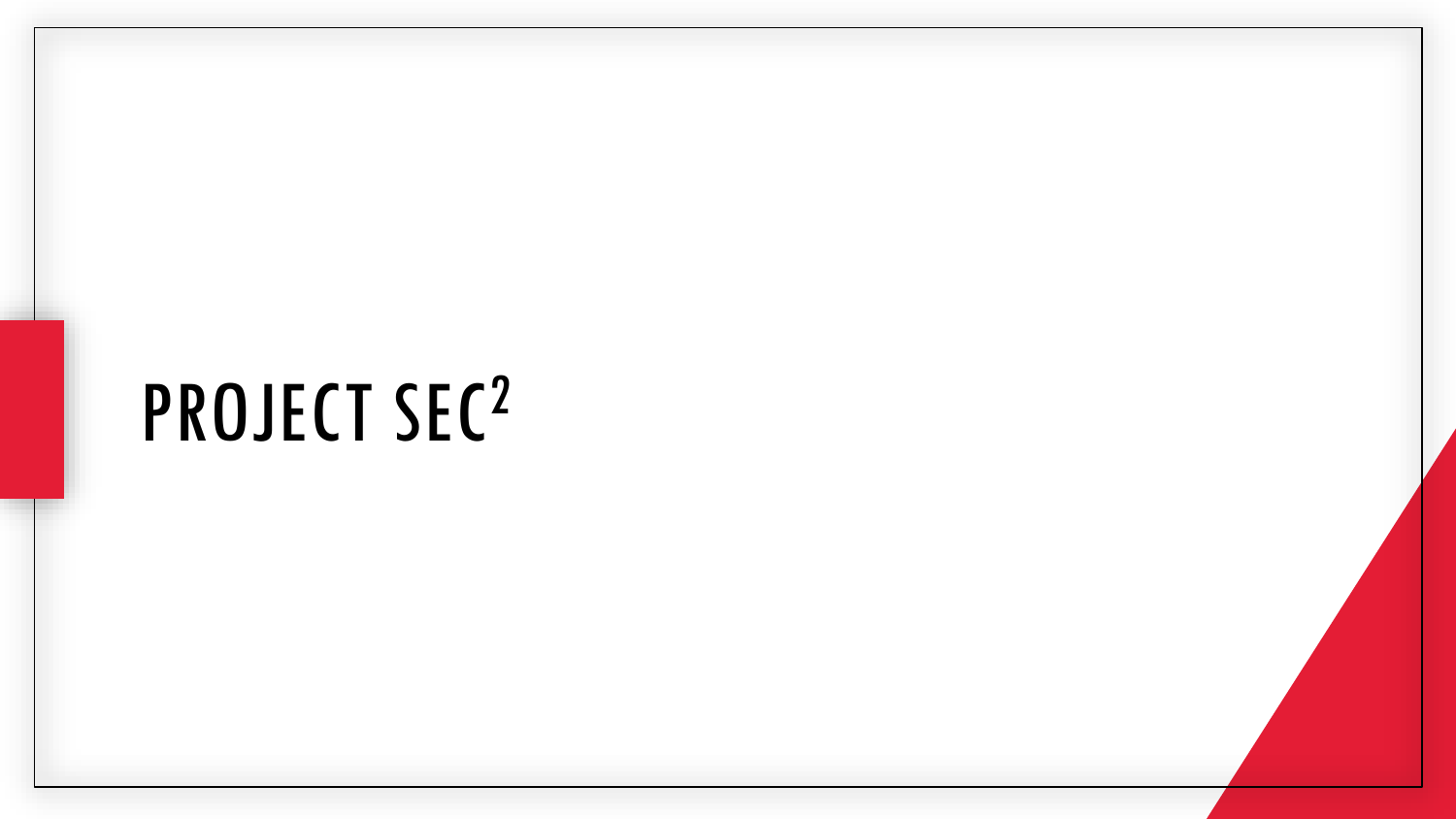

### CLASSIFICATION AND COMPENSATION INITIATIVE

### WHAT ARE CLASSIFICATION AND COMPENSATION?

- Classification refers to a system that defines the duties, responsibilities, and authority level of positions and the knowledge and experience required to perform those duties.
- Compensation is the monetary value of the work that an employee performs.

Classification and compensation work together to create a system that provides consistent, fair, and equitable compensation for employees.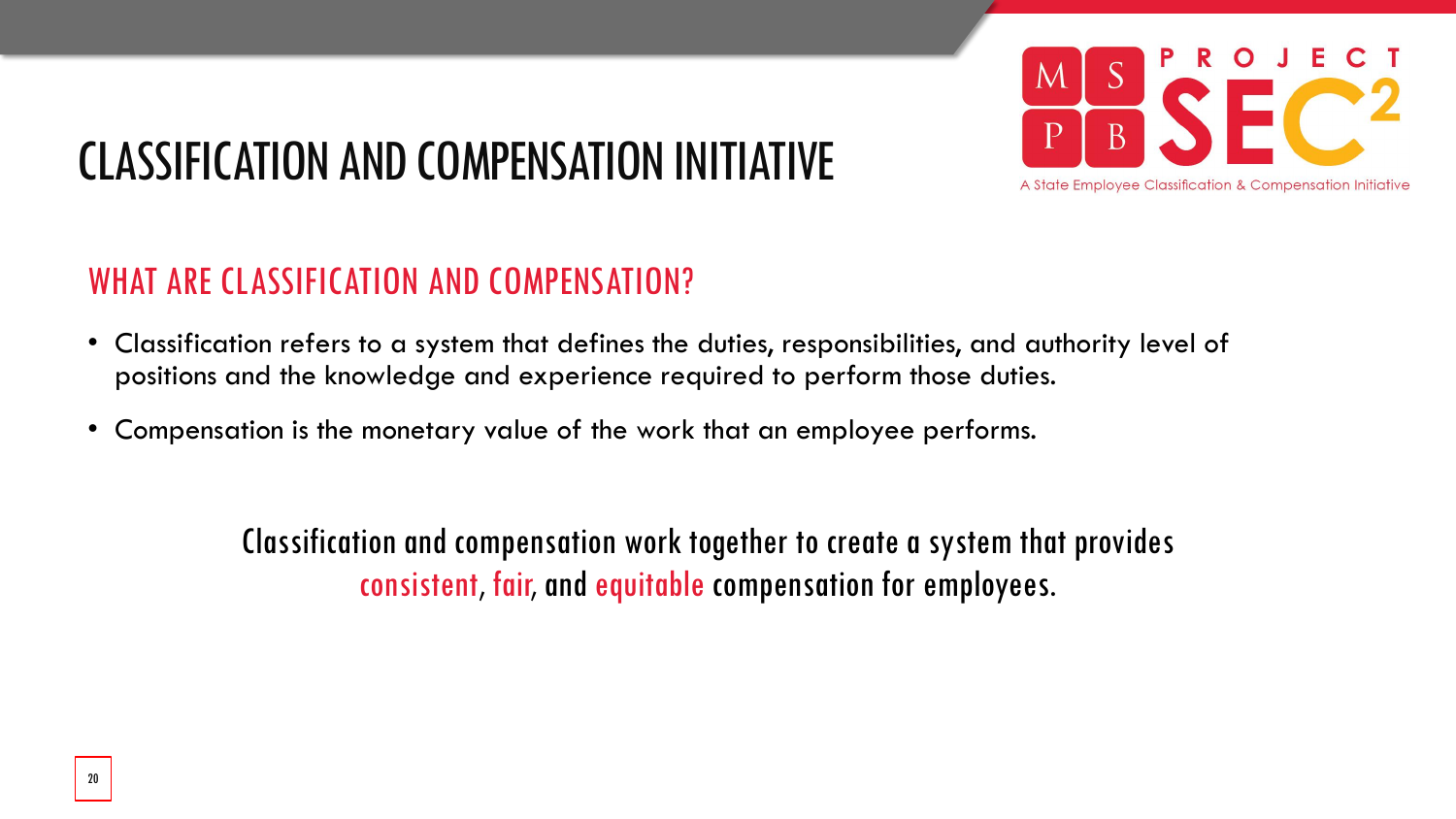

### CLASSIFICATION AND COMPENSATION INITIATIVE

### WHAT IS PROJECT SEC<sup>2</sup>?

**First major review and update of Mississippi's classification and compensation system since 1981**

#### Problems with the previous system:

- Too many classifications
- Misclassified employees
- Distorted pay ranges
- Classification process used as the de facto compensation plan

Solutions in the new system:

- Occupational groups and job families
- Properly classified employees
- Competitive and equitable compensation
- Opportunities for career path progression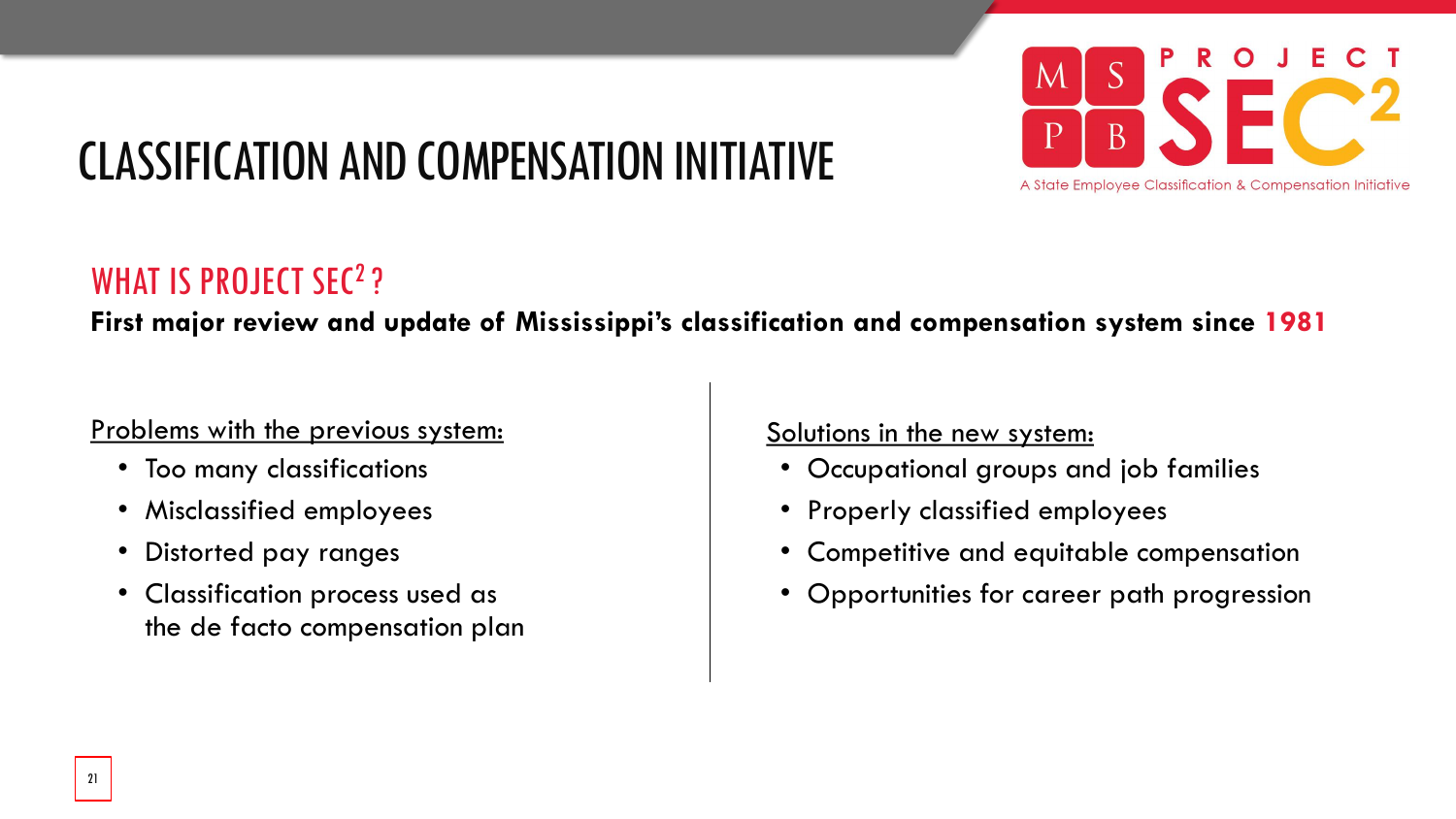#### E. P R  $\mathbf{O}$  $S$ M  $\overline{p}$  $\overline{B}$ A State Employee Classification & Compensation Initiative

### WHO WAS INVOLVED IN THE PROJECT?

- KENNING CONSULTING
- PROJECT STEERING COMMITTEE:

| <b>PERS</b> | <b>Mental Health</b>               |
|-------------|------------------------------------|
| Medicaid    | <b>Secretary of State's Office</b> |
| <b>DFA</b>  | Education                          |
| <b>IBO</b>  | <b>MSPB</b>                        |

- SUBJECT MATTER EXPERT PANELS (STATE EMPLOYEES)
- MSPB PROJECT TEAM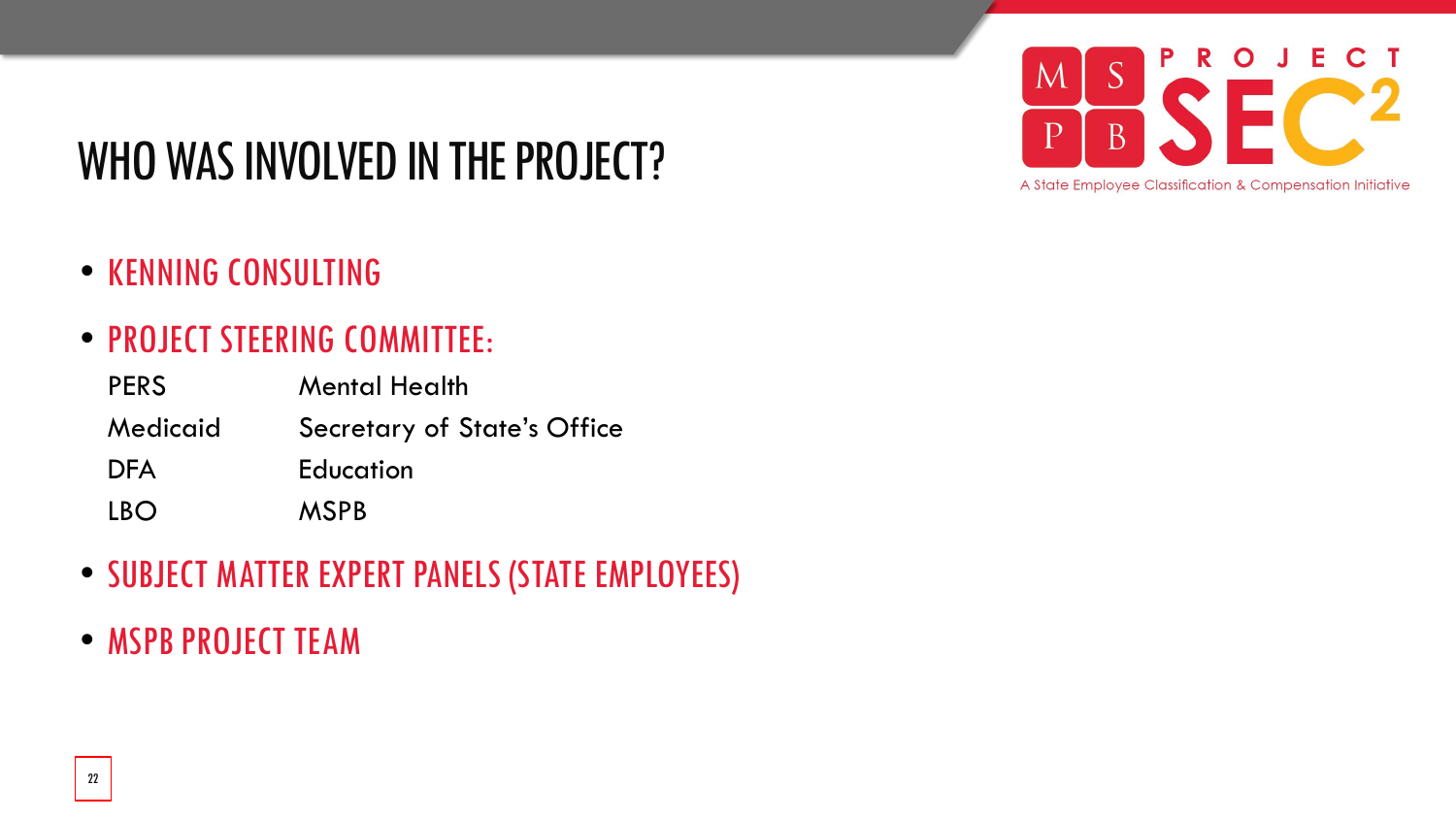### PROJECT TIMELINE

#### FALL 2019

The project is initiated. MSPB makes the decision to begin the process of overhauling the state's variable compensation plan.



#### MAY 2020

MSPB procures a contract with Kenning Consulting to provide services for the review, modification, and implementation of the state's variable compensation plan.



A State Employee Classification & Compensation Initiative

#### JUNE 2020 – SEPT. 2020

MSPB staff reviews over 2,200 current job descriptions and creates approximately 700 role summaries. These role summaries are the foundation for the new classification plan.



#### MARCH 2021

All state employees complete Position Description Questionnaires to ensure they are in the appropriate job classifications.



#### DEC. 2020 – JAN. 2021

MSPB conducts meetings with subject matter experts in different fields across state government to validate the prepared role summaries.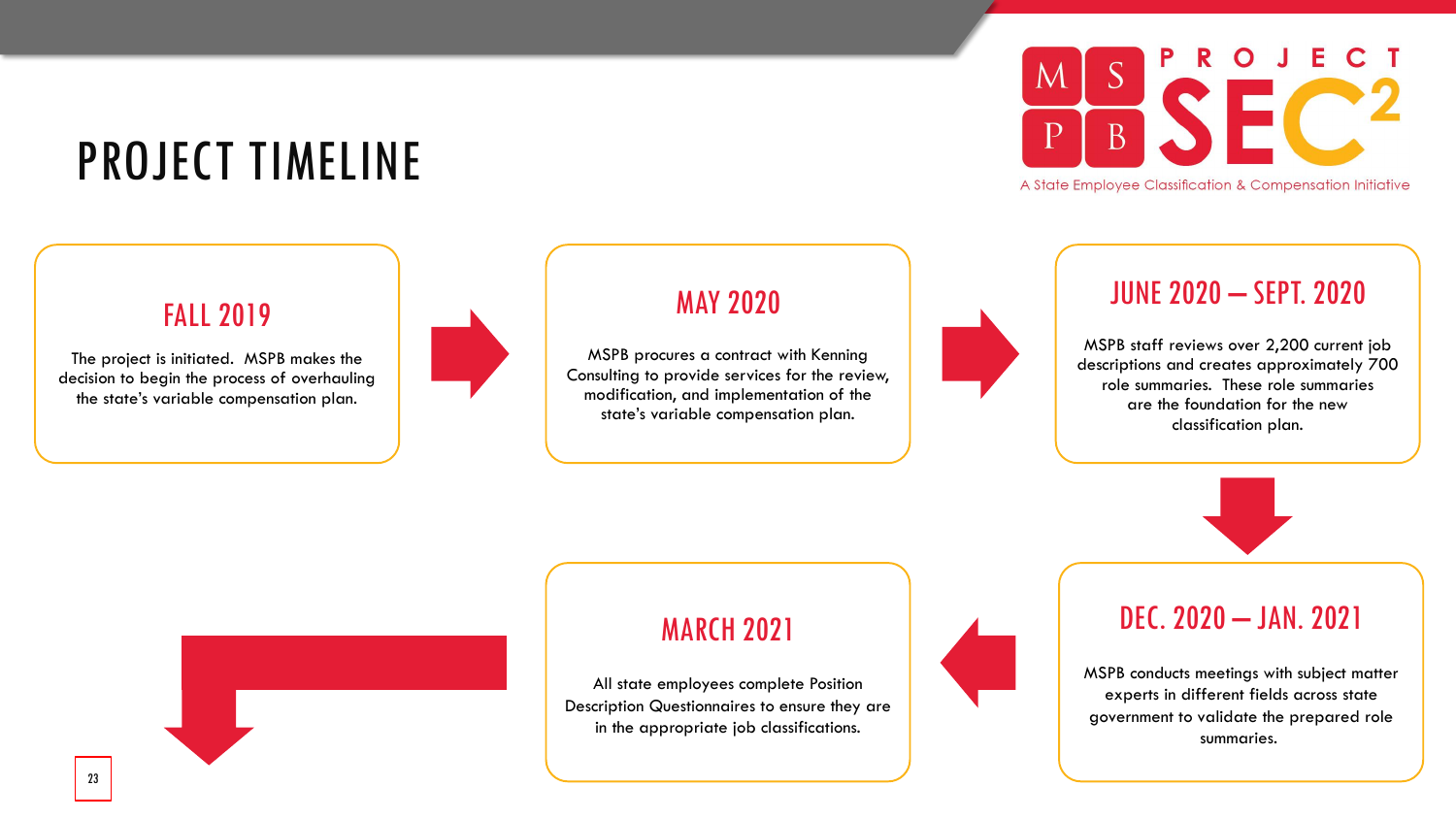### PROJECT TIMELINE CONTINUED



A State Employee Classification & Compensation Initiative

#### APRIL 2021 – JUNE 2021

MSPB staff reads each PDQ submission and classifies each employee in the new system.



#### JULY 2021 – AUGUST 2021

MSPB establishes market-based, data-driven salary recommendations. The pay increases referenced in each agency's appropriations bill are based on these recommendations.



#### SEPTEMBER 2021

The Mississippi State Personnel Board approves the pay grades, classification assignments, and preliminary implementation projections.



#### JANUARY 1, 2022

The project is implemented.



#### WINTER 2021

MSPB staff finalizes the variable compensation plan and presents to the Board for final policy approval.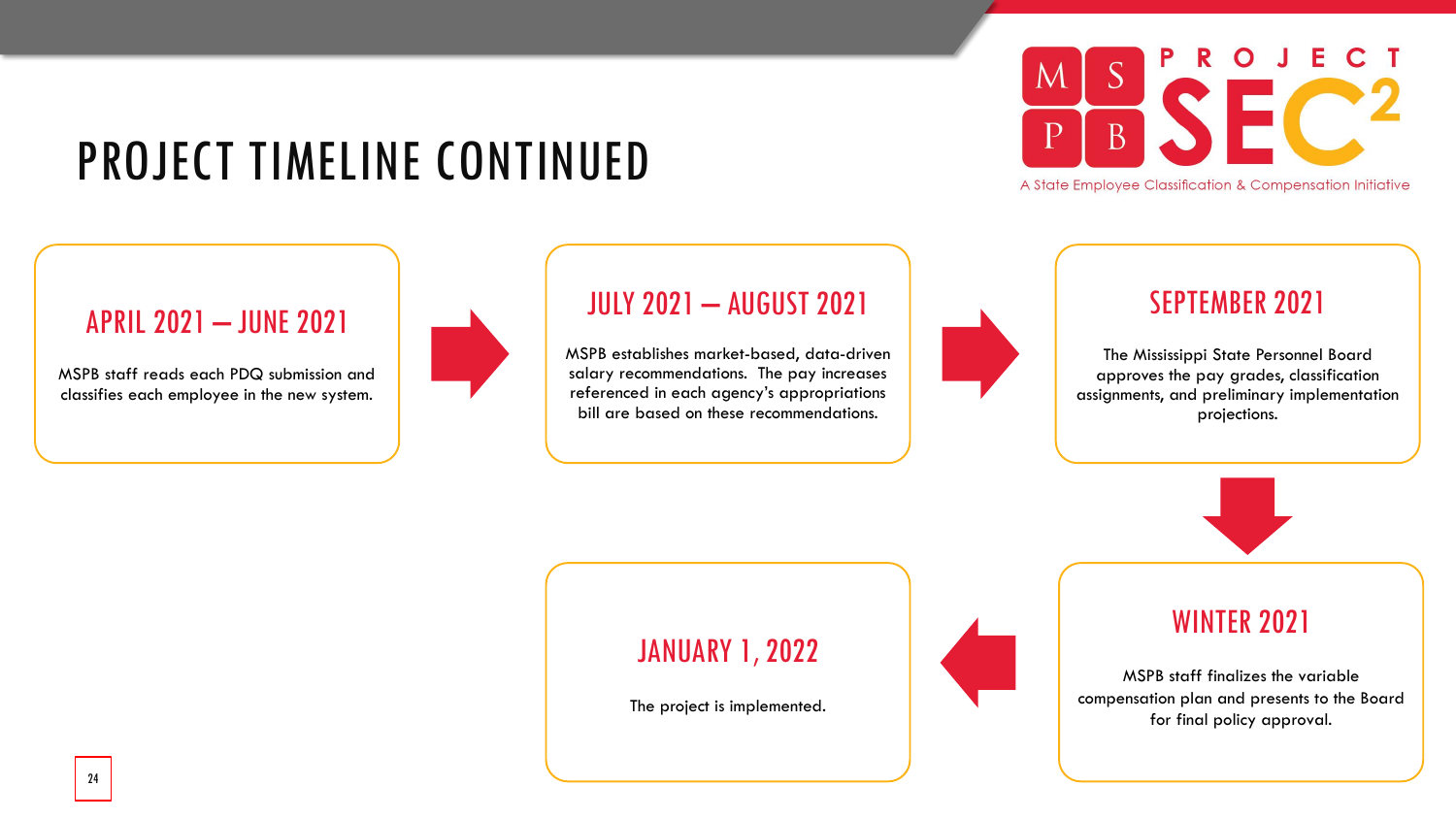



It is the intention of the State of Mississippi to compensate its employees at a level sufficient to maintain market competitiveness necessary to recruit and retain a competent workforce as well as encourage excellence of performance.

In establishing salaries for state employees, MSPB will ensure that our rates are **competitive** with rates in the external labor market, **consistent** with legislative direction, and **equitable** within each agency and across all state agencies under MSPB purview.